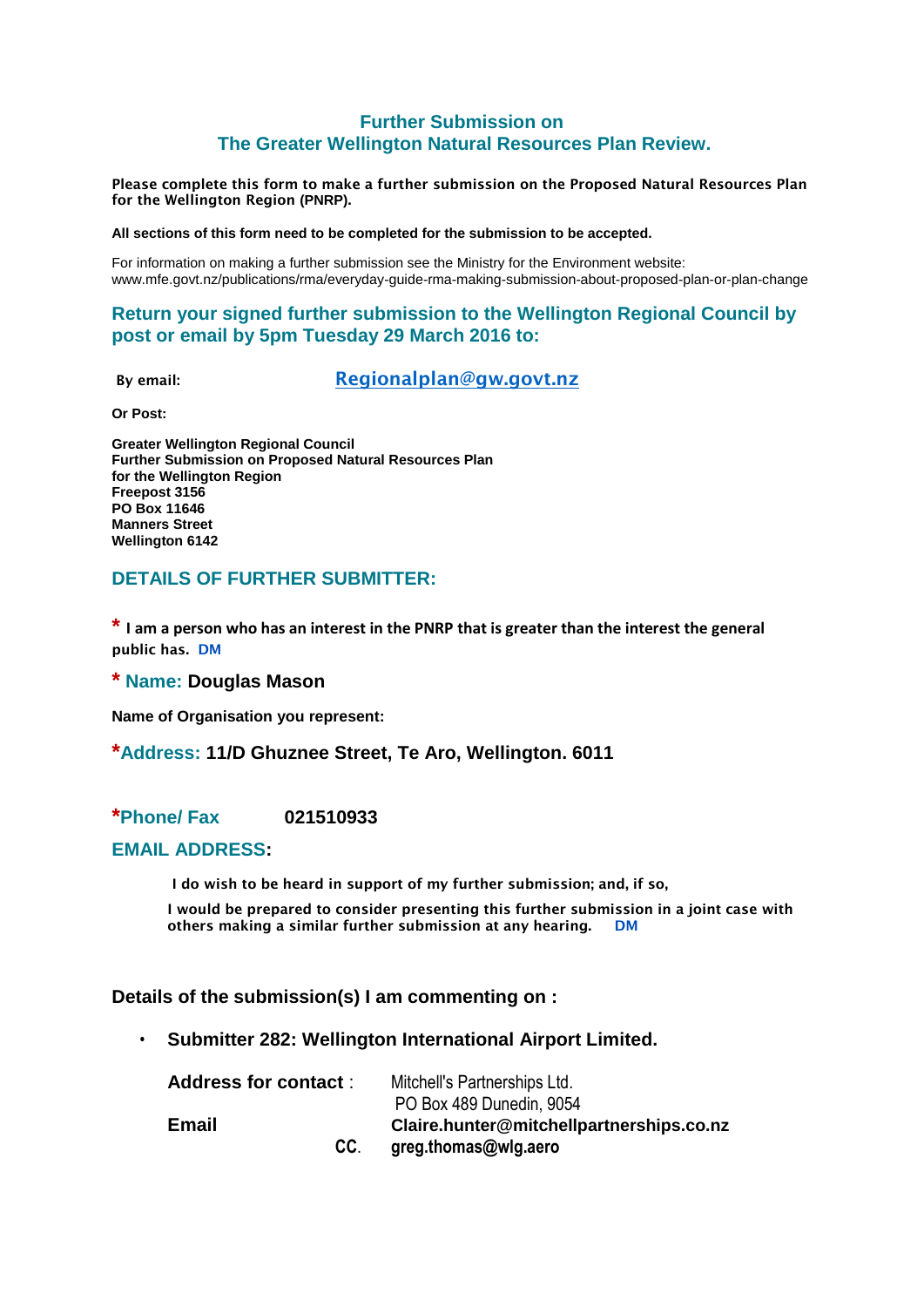# **I oppose submitter 282 in regard to the following points:**

# **WIAL Submission Page 5 Paragraph xi:**

Schedule K relating to surf breaks seeks to preserve the natural character of the coastal marine area by protecting (Objective 037, Policy P51) surf breaks. However the schedule includes surf breaks that have been significantly affected by the modification of the environment in Lyall Bay and are therefore not representative of the natural character of the coastal marine area. WIAL also notes that the Proposed Plan provides little scope for the mitigation of effects on surf breaks. Furthermore, WIAL queries the reason for elevating surfing above other recreational values, when the NZCPS (Policy 6) seeks more broadly to maintain and enhance the public open space and recreation qualities and values of the coastal marine area. WIAL also notes that there is no higher level directive within the Wellington Regional Policy Statement to require the specific protection of surf breaks at a regional level, WIAL considers that the Proposed Plan inappropriately extends a level of protection to regionally significant surf breaks that would be more commensurate with the management of surf breaks of national significance, and is therefore contrary to, and does not give effect to, the NZCPS Policy 16.

#### **My Response:**

WIAL have failed to recognise that regional surf breaks are protected under Policies 13 and 15 of the New Zealand Coastal Policy Statement, these policies give direction to territorial authorities to provide identification and protection for their regional surf breaks, as surf breaks are recognised as elements of Natural Features along with natural landforms such as headlands, peninsulas, cliffs, dunes, wetlands, reefs, freshwater springs and surf breaks; Policy 13(2)(c) and;

Policy 15(b) avoid significant adverse effects and avoid, remedy, or mitigate other adverse effects of activities on other natural features and natural landscapes in the coastal environment;

Where Policy 15(c) gives direction on methods by which to avoid, remedy or mitigate effects on these identified natural features.

#### **WIAL Submission Annexure A, page 8, Objective 037**

#### **Significant surf breaks are protected from inappropriate use and development**

I **oppose** Wial's decision sought deletion of Objective 037

I seek that Objective 037 is kept in the PNRP.

**I oppose** WIAL's decision sought that Schedule K of the PNRP be revised, with the intent that the Corner Surf break be removed from the schedule.

## **WIAL Submission Annexure A, page 25 : Policy P51 Significant Surf breaks**

## **I oppose WIAL's decision sought to delete Policy P51**

## **Reason**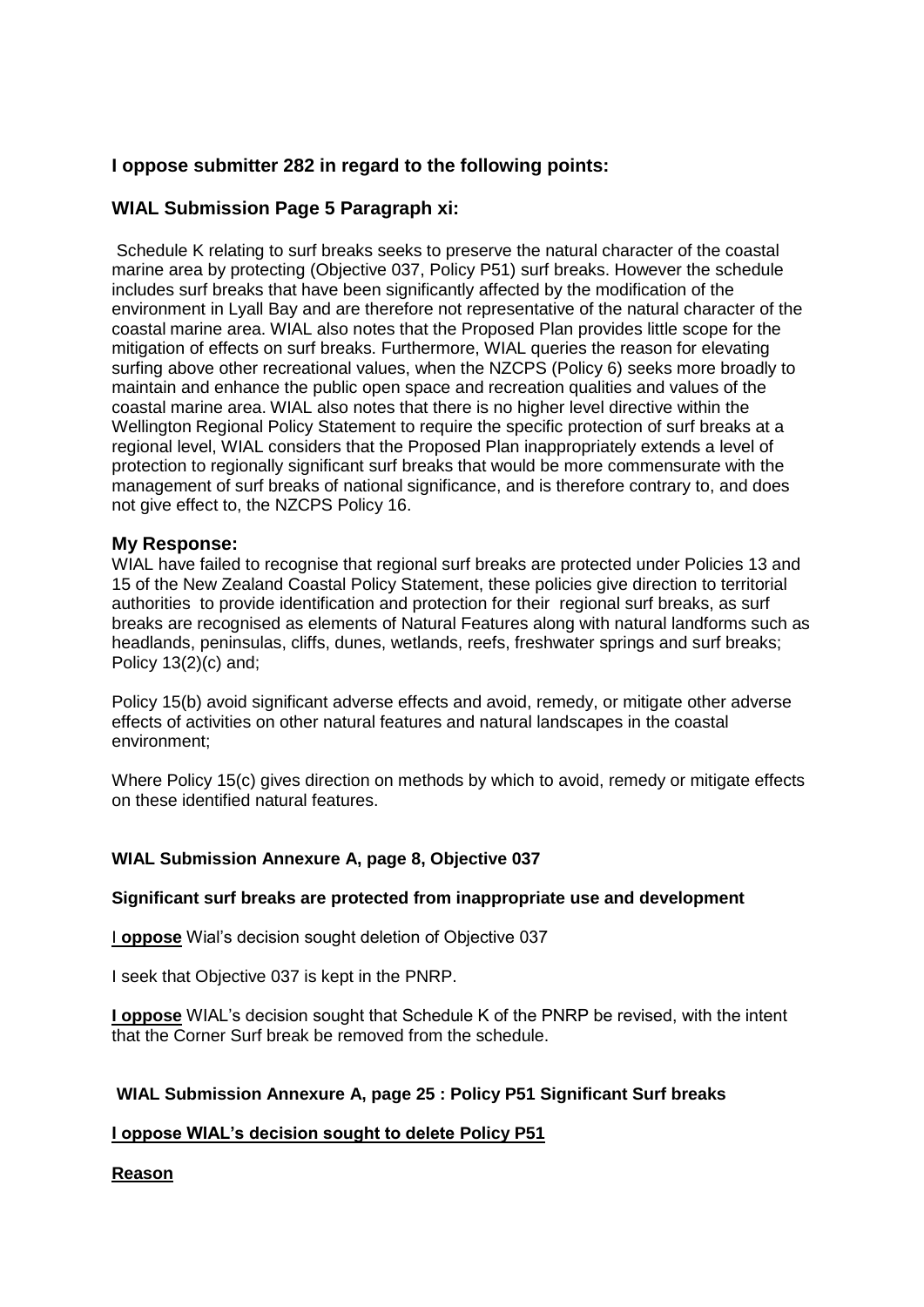WIAL assert that the Corner surf break is not a natural feature, as without the airport, the Corner surf break would not exist in its current form.

The Corner Surf break is a natural reaction to the airport. A number of senior surfers note that there was a surfbreak in the part of Lyall Bay that has been reclaimed for the airport, a right hander. Evidence of this can be viewed at the Alexander Turnball Library: [https://natlib.govt.nz/records/23046068?search%5Bpath%5D=items&search%5Btext%5D=L](https://natlib.govt.nz/records/23046068?search%5Bpath%5D=items&search%5Btext%5D=Lyall+Bay+1938) [yall+Bay+1938](https://natlib.govt.nz/records/23046068?search%5Bpath%5D=items&search%5Btext%5D=Lyall+Bay+1938)

"WIAL questions how Policy P51 would work in regard to these scheduled surf spots which have been enhanced by human-induced modification. If it is intended to only protect naturally occurring surf breaks, the schedule would have to be revised to reflect this."

It should be pointed out that from case law the precedence is with respect to environmental impacts that they are assessed on, what is there today, not what it used to be like.

For example, replacing an old causeway with a bridge, you must consider the impacts on the environment as it is with the causeway, not as it is without the old causeway before it was constructed; the same with replacing a coastal protection structure for a new one; it's not about how the new structure would impact on the environment before the old structure was there, it is the impact on the existing environment.

In this case, it would mean that WIAL cannot argue that because the historic humaninduced changes to Lyall Bay resulted in a high-quality surfing break, it does not have to consider it or that it has no value because it's not 'natural'. Furthermore, and most importantly, the reclamation may be manmade (i.e. not natural), however, the break that formed beside it formed naturally due to coastal processes and is an entirely natural feature in response to human intervention (it is comprised of swell, currents, water levels, seabed morphology and wind, as per Schedule 1 of the NZCPS).

## **Relief Sought:**

| Dismiss Wial's decision sought to | remove Objective 037,                                                         |
|-----------------------------------|-------------------------------------------------------------------------------|
| Dismiss Wial's decision sought to | revise Schedule K of the PNRP with intent<br>to remove the Corner surf break. |
| Dismiss Wial's decision sought to | delete P51 of the PNRP                                                        |

## **Objective 037**

**Significant surf breaks are protected from inappropriate use and development I support the inclusion of this objective in the PNRP.**

**Policy P51 I support in part Policy p51**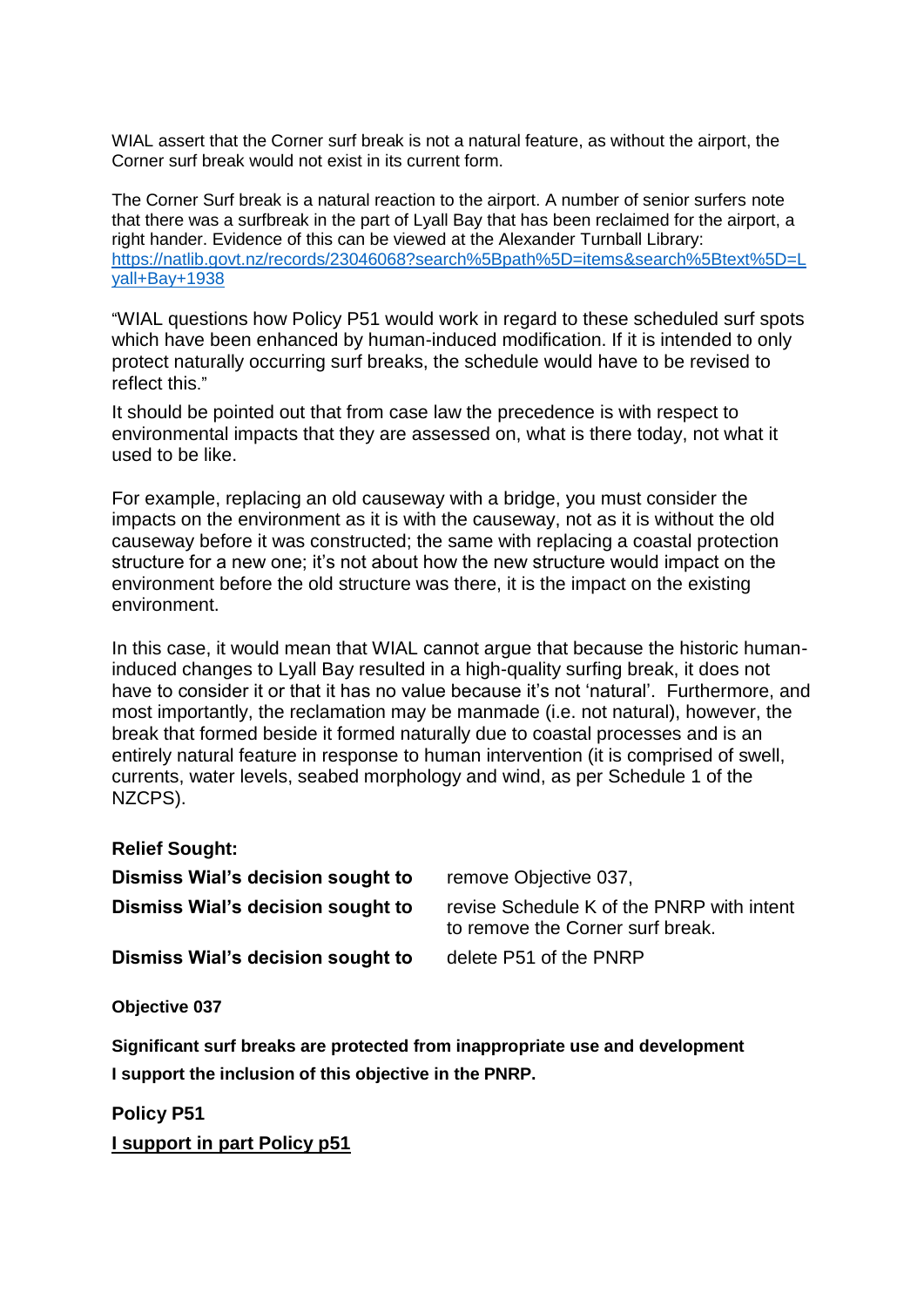Policy P51: Significant surf breaks

Use and development in and adjacent to the significant surf breaks identified in Schedule K (surf breaks) shall be managed by **minimising** the adverse effects on:

- (a) natural processes, currents, seabed morphology and swell corridors that contribute to significant surf breaks, and
- (b) access to significant surf breaks within the coastal marine area, on a permanent or ongoing basis.

## **Reason**

Policy P51 is inconsistent with The New Zealand Coastal Policy Statement and other policies in PNRP that refer to Natural Features.

Both Policy 13 and 15 note that adverse effects must be avoided, remedied, or mitigated. Policy 13 describes the range of natural features that these policies recognise:

## **Policy 13 Preservation of natural character**

**2 (c)** natural landforms such as headlands, peninsulas, cliffs, dunes, wetlands, reefs, freshwater springs and surf breaks;

Policy P51 of the GWRC PNRP uses the word **minimising** which lends far less weight than avoid remedy or mitigate.

I note that other policies in the PNRP that relate to natural features (such as 4.6.5 Natural features and landscapes and special amenity landscapes (b) )refer to avoid, remedy, or mitigate.

I question why out of all natural features, surf breaks are singled out for lessor protection?

# **Decision Sought: Change Policy P51 to read as:**

Policy P51: Significant surf breaks

Use and development in and adjacent to the significant surf breaks identified in Schedule K (surf breaks) shall be managed by minimising **avoiding remedying, or mitigating** the adverse effects on:

(a) natural processes, currents, seabed morphology and swell corridors that contribute to significant surf breaks, and

(b) access to significant surf breaks within the coastal marine area, on a permanent or ongoing basis.

## **Note:**

The deletion I seek is indicated by strikethrough, the addition I seek is indicated by bold and underline